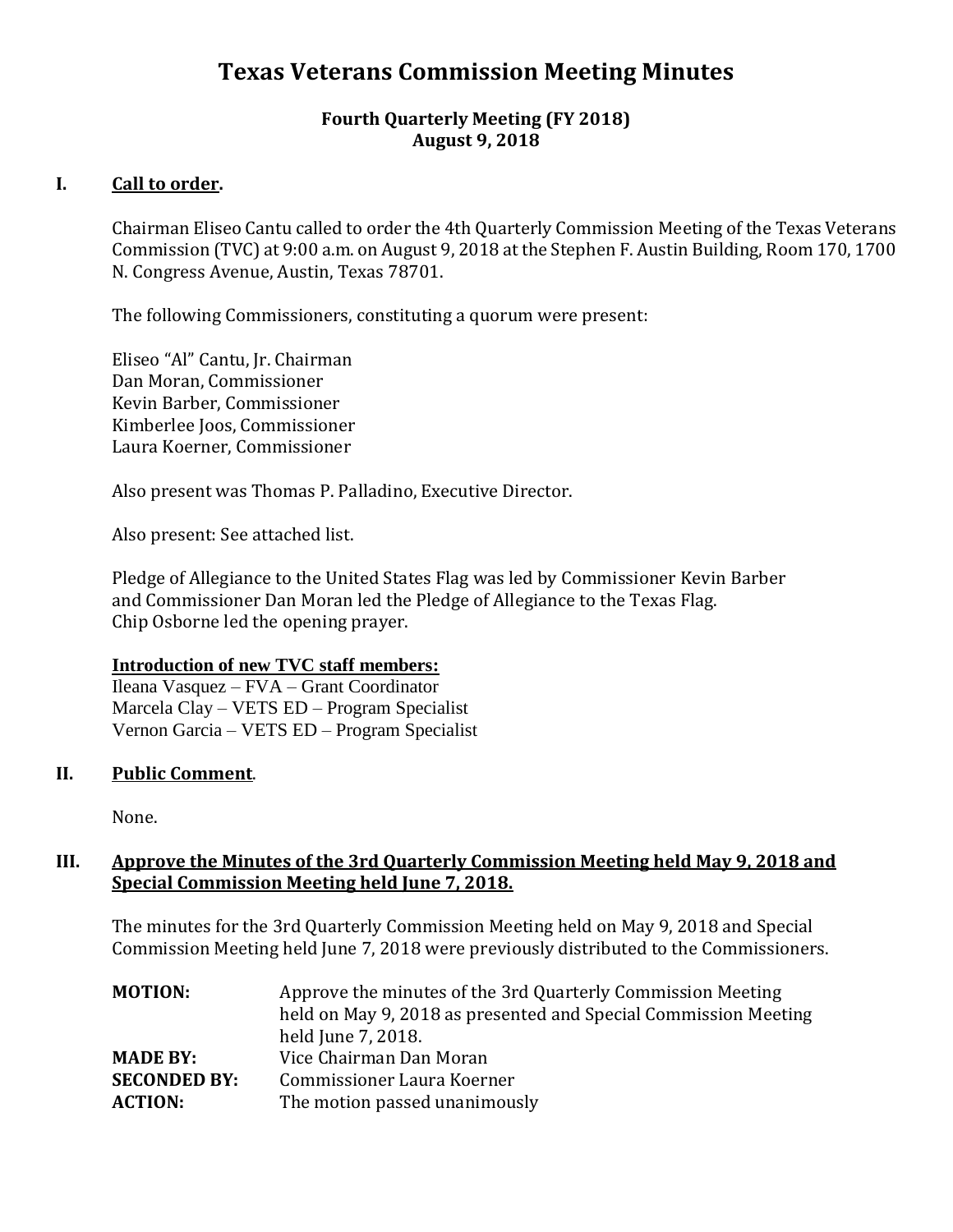# **IV. Annual Election of Vice Chairman and Secretary of Commission.**

Nomination was made on election of Vice Chairman of the Commission.

| <b>MOTION:</b>      | To elect, Dan Moran as the Vice Chairman. |
|---------------------|-------------------------------------------|
| <b>MADE BY:</b>     | Commissioner, Kevin Barber                |
| <b>SECONDED BY:</b> | Commissioner, Laura Koerner               |
| <b>ACTION:</b>      | The motion passed unanimously             |

Nomination was made on election of Secretary of the Commission.

| <b>MOTION:</b>      | To elect Kevin Barber as the Secretary |
|---------------------|----------------------------------------|
| <b>MADE BY:</b>     | Commissioner, Dan Moran                |
| <b>SECONDED BY:</b> | Commissioner, Kimberlee Joos           |
| <b>ACTION:</b>      | The motion passed unanimously          |

#### **V. Report, presentation and/or action regarding Agency Programs and Division.**

The Commissioners reviewed the Quarterly Program Reports that were previously provided. Directors were provided the opportunity to brief the Commission on any new items or highlight significant items that occurred within their program or division.

**Shawn Deabay**, Director of Program Operations, reported on the Women Veteran program celebrated Women Veterans Day on 12 June 2018 at the Texas Capital steps, as part of that a roundtable discussion to find solutions to problems facing Women Veterans. Healthcare has 12 staff members, 6181 cases worked. Veterans Education, there a 60, 698 individuals taking advantage of the VA Educational Benefits, Hazlewood Act there are 39,358 individuals taking advantage, 62% is Legacy. Veteran Entrepreneur on January 1, 2016 Senate Bill 1049, waived fees to veteran owned businesses. 4,320 new veteran owned businesses have been formed.

**Victor Polanco**, Director of Claims Representation and Counseling, highlighted VetraSpec program is up and running back in May, to date we have filed 2500 forms to VBMS. Sunset had asked us to develop some type of appointment process. We have 10 offices around the state that have multiple counselors to assist veterans. We used those facilities as pilot program to test the appointment process.

B. **Chip Osborne**, Director of Resource Management, provided a report on the agency's priorities and activities. TVC has been leaning hard on Automation, this process in now online, to include timesheet, evaluations and financial applications. IT is working with VEP, looking to get the program automated. Sunset recommended to introduce a complaint system that we are working with.

**Tycin Thompson**, Manager of Training and Events, provided his report on upcoming regional events in Dallas, Houston, San Antonio, El Paso and Austin, anticipating about 82 staff members and we have room for 30 VCSOs. On December 18th there will be VCSO training for anyone needing their hours for certification.

C. **Cruz Montemayor**, Deputy Executive Director, provided and update regarding departure of Government Relations Justin Coleman, accepted a position with comptroller's office. Tim Keesling will be taking a position with HHS.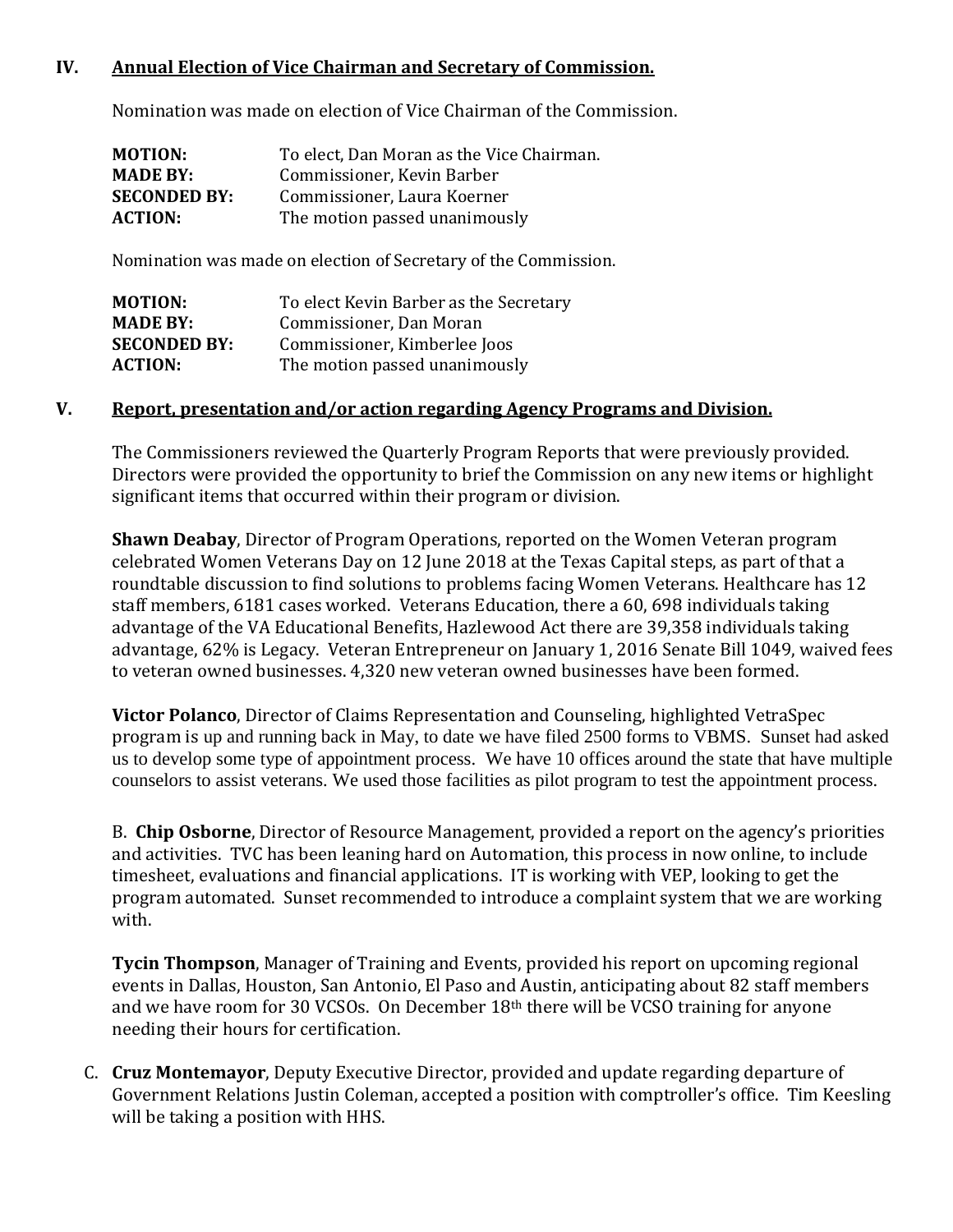**Tim Keesling**, Director of Veterans Mental Health Program, highlighted events since last quarter. Law Enforcement training across the state, more than 1000 officers taking the courses. Helping Veterans Treatment Courts to get established in the Counties via Veteran Treatment Court Summit. Highlighted the great things the Mental Health staff has accomplished. Tish McCullough is an incredible asset and is the right person for this program to land on and keep it operating the way it should be.

# **VI. Quarterly Report from Advisory Committees (Veterans Communication Advisory Committee, Veterans Employment and Training Advisory Committee, Fund for Veterans' Assistance Advisory Committee and Veterans County Service Officer Advisory Committee)**

**Cruz Montemayor, Deputy Executive Director** provided a summary of activities conducted by the Veterans Communication Advisory Committee, Veterans Employment and Training Advisory Committee, Fund for Veterans Assistance Advisory Committee and the Veterans County Service Officer Advisory Committee since their last report to the Commission.

# **VII. Report, presentation and/or action regarding FY 2019 Annual Internal Audit Plan.**

**Jay Reyes, Auditor McConnel and Jones** reported on McConnel and Jones will conduct three audits, perform a risk assessment, conduct prior audit finding follow-up activities, prepare the FY 2020 Annual Internal Audit Plan and prepare the FY 2019 Internal Audit Annual Report in accordance with the Texas Internal Auditing Act. These activities are estimated to require **355 hours**. Areas of concentration: Audit Findings' Remediation Plan and Implementation Progress, Health Care Advocacy Program - Program Structure & Oversight, CAPPS - System Access Controls, System Change Controls.

| MOTION:             | Approve the FY 2019 Annual Internal Audit Plan |
|---------------------|------------------------------------------------|
| <b>MADE BY:</b>     | Commissioner Kimberlee Joos                    |
| <b>SECONDED BY:</b> | Vice Chairman Daniel Moran                     |
| <b>ACTION:</b>      | The motion passed unanimously                  |

## **VIII. Report, presentation and/or action regarding Appropriation Year 2018 Third Quarter Operating Statement.**

**Michelle Nall, Chief Financial Officer**, provided a summary of the method of finance and expenditure on each program for the 3rd Quarter of FY2018 ending on May 31, 2018. There were no issues and budget is on target.

## **IX. Report, presentation and/or action on Fiscal Year 2019 Operating Budget.**

**Michelle, Nall, Chief Financial Officer** provided the report on Fiscal Year 2019 Operating Budget, brief included an Expense Summary and Method of Financing Summary. A copy of the budget was provided prior to today's meeting.

| <b>MOTION:</b>      | Approve the Fiscal Year 2019 Operating Budget |
|---------------------|-----------------------------------------------|
| <b>MADE BY:</b>     | Vice Chairman Daniel Moran                    |
| <b>SECONDED BY:</b> | Commissioner Kimberlee Joos                   |
| <b>ACTION:</b>      | The motion passed unanimously                 |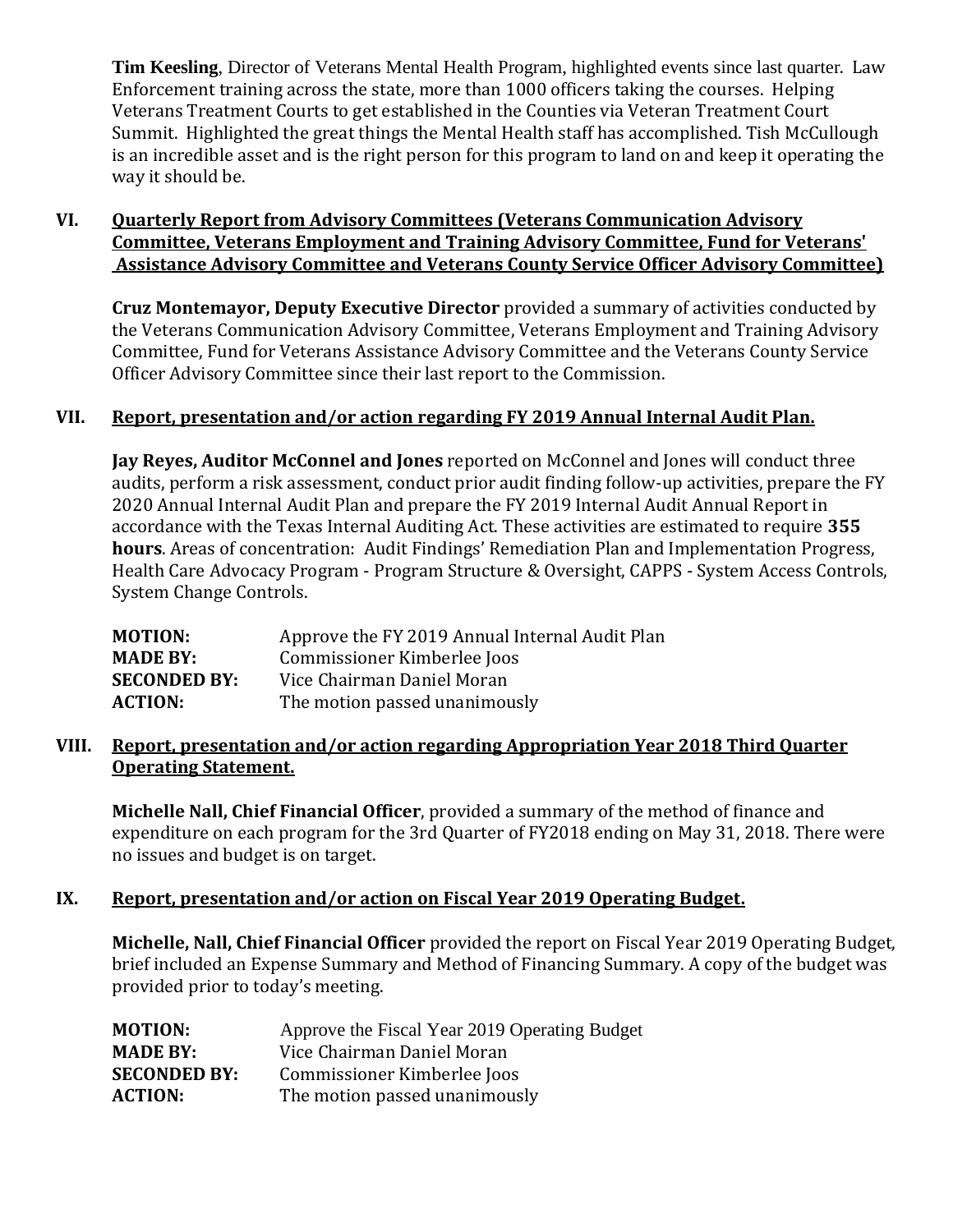# **X. Report, presentation and/or action on regarding the Legislative Appropriations Request (LAR) for Fiscal Years 2020 and 2021.**

**Michelle Nall, Chief Financial Officer**, during my briefing, I will only be focusing on the main schedules of the LAR. The 3.A. Strategy Request (pg. 3.A. Page 1 of 39) and the 4.A. Exceptional Item Request Schedule (pg. 4.A. Page 1 of 12). The 3.A. Strategy Request schedules are listed by each strategy. In these schedules, TVC is reporting actual expenditures and Method of Finance (MOF) for AY2017, estimates for 2018 and 2019 and our expenditure/MOF request for 2020-21. The General Revenue (GR) fund under the MOFs for 2020-21 are fixed amounts. The GR amount is provided to TVC by the Legislative Budget Board (LBB) and cannot be changed. The other of MOFs are based on what TVC estimates to spend during the 2020-21 biennium.

The 4.A. Exceptional Item Request schedules are requests for additional strategy funding (MOF) over what is being requested in the 3.A. Strategy Request.

Priority 1. Claims - seeking additional funds to fill 25.5 vacant positions

Priority 2. Woman Veterans Program – seeking additional funding and 4.0 FTEs

Priority 3. Veterans Entrepreneur Program – seeking additional funding and 3.0 FTEs

Priority 4. Cybersecurity Capital Project – Results from a cybersecurity assessment conducted in 2017 suggested that TVC has high exposure to significant financial liability risk associated with the loss of veteran personally identifiable information and veteran personal health information. The submission of the DRAFT LAR, the Exceptional Items as well as the priority order of each Exceptional Item will need the Commissioner's approval before final submission to the LBB.

| <b>MOTION:</b>      | Approve the Legislative Appropriations Request (LAR) for Fiscal Years 2020<br>and 2021 |
|---------------------|----------------------------------------------------------------------------------------|
| <b>MADE BY:</b>     | Secretary Kevin Barber                                                                 |
| <b>SECONDED BY:</b> | Vice Chairman Dan Moran                                                                |
| <b>ACTION:</b>      | The motion passed unanimously                                                          |

# **XI. Report, presentation and/or action regarding Adoption of New Administrative Rule: 40 TAC, Chapter 461, Subchapter B. Veterans Education Excellence Recognition Award (VEERA) Network.**

**Madeleine Connor, General Counsel** provided a summary of the Adoption of New Administrative Rule: 40 TAC, Chapter 461, Subchapter B. Veterans Education Excellence Recognition Award (VEERA) Network. The proposed amended rule was published in the May 25, 2018, issue of the *Texas Register* at 43 TexReg 3335. The new rules are adopted in compliance with Senate Bill (SB) 1158, 83rd Legislature, Regular Session (2013). SB 1158 amended Chapter 434 of the Texas Government Code, to add Subchapter F regarding the establishment of a Veteran Education Excellence Recognition Award (VEERA) Network. SB 1158 requires the commission to provide recognition to Institutions of Higher Education (IHE) for excellence in providing education and services to veterans. SB 1158 took effect on September 1, 2014.

| <b>MOTION:</b>      | Approve the Adoption of Administrative Rule: 40 TAC, Chapter 461,     |
|---------------------|-----------------------------------------------------------------------|
|                     | Subchapter B. Veterans Education Excellence Recognition Award Network |
| <b>MADE BY:</b>     | Commissioner Kimberlee Joos                                           |
| <b>SECONDED BY:</b> | Commissioner Laura Koerner                                            |
| <b>ACTION:</b>      | The motion passed unanimously                                         |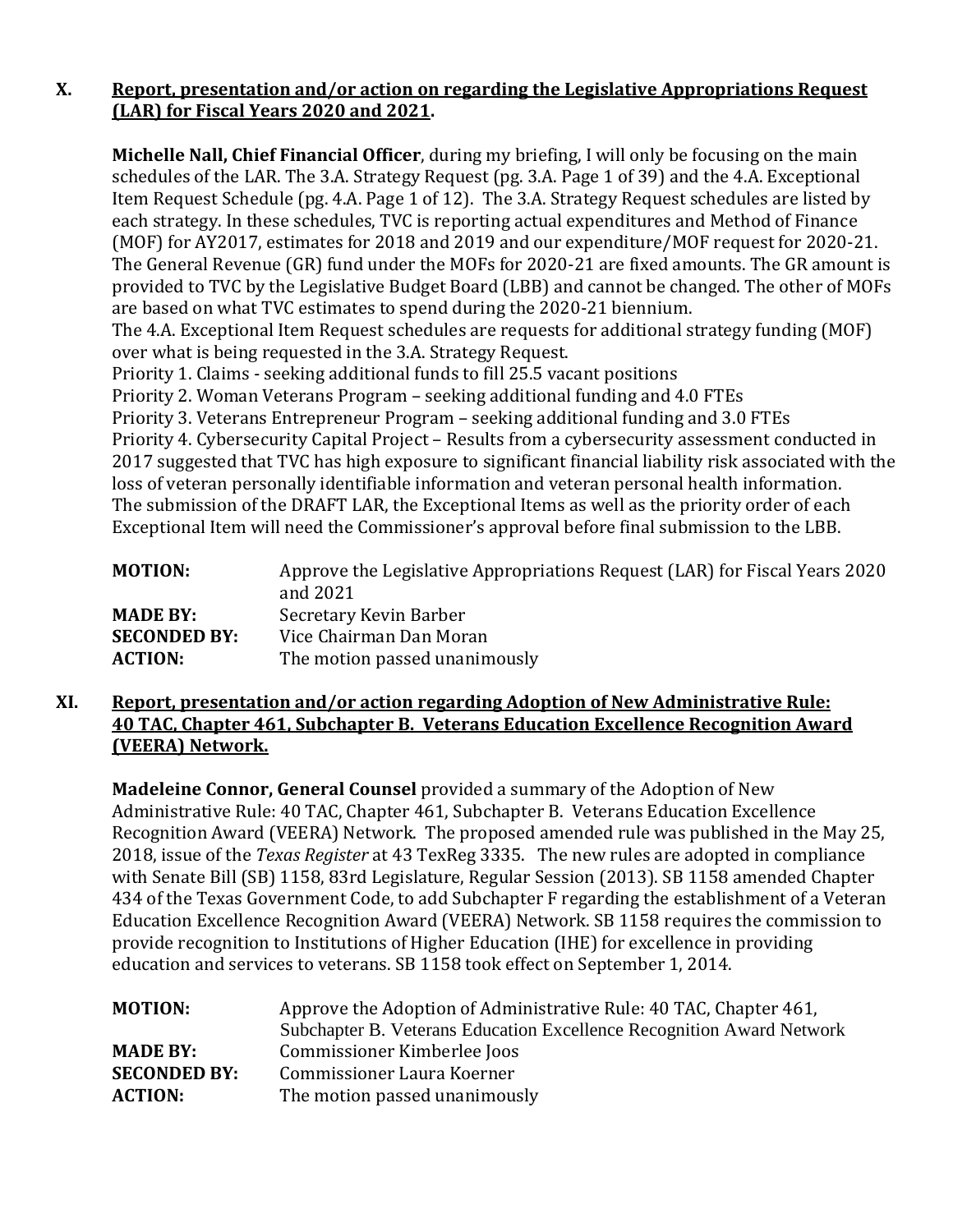# **XII. Report, presentation and/or action regarding Commission Approval of 2018 the Fund for Veterans' Assistance, Veterans Mental Health Grant to 22Kill in Lieu of Stay the Course.**

**Charles Catoe, Director of Funds for Veterans Assistance** provided a summary. The organization Stay the Course was awarded a 2018 Veterans Mental Health grant at the May 9, 2018 regular Commission Meeting. Stay the Course merged with and is now a program under a different non-profit organization, 22KILL. In accordance with the 2018 Veterans Mental Health Request for Applications Terms and Conditions, III Assignment or Subcontracting, "*No rights, interest, or obligations in an Agreement resulting from this RFA shall be assigned, subcontracted, or delegated by Awarded Applicant without prior written permission…*" therefore, FVA cannot transfer the grant to the new organization, 22KILL. FVA worked with 22KILL to update the Stay the Course application to reflect the new organization including all required attachments. FVA recommends the Commission approve 22KILL for a 2018 Veterans Mental Health grant in the amount of \$75,000.

| <b>MOTION:</b>      | Approve recommendation to approve 22 KILL Veterans Mental Health Grant |
|---------------------|------------------------------------------------------------------------|
| <b>MADE BY:</b>     | Commissioner Laura Koerner                                             |
| <b>SECONDED BY:</b> | Commissioner Kimberlee Joos                                            |
| <b>ACTION:</b>      | The motion passed unanimously                                          |

## **XIII. Report, presentation and/or action regarding the VA Highly Rural Transportation Grants appropriation through the Fund for Veterans' Assistance.**

**Charles Catoe, Director of Funds for Veterans Assistance** provided a summary. In 2014 TVC applied for and received the Highly Rural Transportation grant (HRTG) from the Department of Veterans Affairs (VA). Twenty-one counties expressed interest in participating in the grant providing a wheelchair lift-modified vans to each participating county to transport veterans to and from VA medical appointments. The VA's grant funding comes with restrictions on the van usage, which has limited some transportation options for veterans needing those services. FVA funding would allow these grants to transition into standard General Assistance grants in the Transportation service category as a portion of the VCSO set-aside as these are all VCSO run grant projects. VA has confirmed that if TVC FVA funds these grants, the vans can remain with the counties. Further VA requested as a courtesy that FVA continue performance reporting for a period. FVA recommends Commission approve funding the Highly Rural Transportation grants by authorize the listed amounts for each county that will fund their operations from Sep 15, 2018 through Jun 30, 2019.

| MOTION:             | <b>Tabled</b>                 |
|---------------------|-------------------------------|
| <b>MADE BY:</b>     | Chairman Eliseo Cantu         |
| <b>SECONDED BY:</b> | Vice Chairman Dan Moran       |
| <b>ACTION:</b>      | The motion passed unanimously |

# **XIV. Report, presentation and/or action regarding Commission Approval of Fund for Veterans' Assistance 2019-2020 Request for Applications (RFAs).**

**Charles Catoe, Director of Funds for Veterans Assistance** provided a summary. RFAs are submitted for Commission review and approval and/or guidance. Proposed changes include: Adding language that allows the Commission to renew FVA grants for 12 months for performing grantees as indicated on the 3rd Quarter Performance and Expenditure Report (see RFA page 2 and page 7). Including this option to renew to General Assistance and Veteran Treatment Court RFAs for the 2019-2020 cycle and adding it to Housing for Texas Heroes and Veterans Mental Health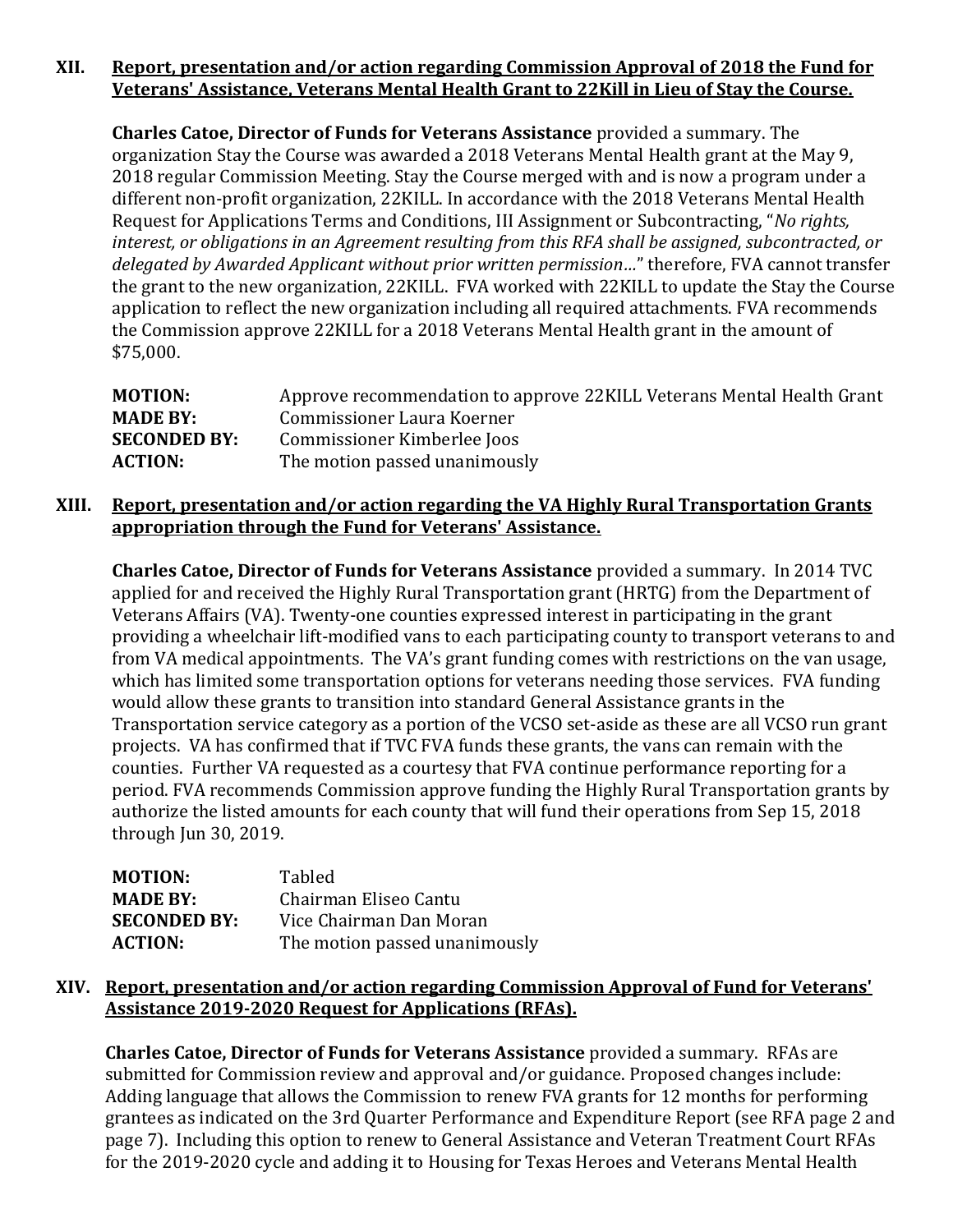RFAs in the 2020-2021 cycle (see RFA page 2). Publishing the total anticipated amount available across all FVA grant programs for the 2019-2020 as \$26,000,000 (see RFA page 2). Updating the information on applications to reflect the fielding of our online system, GovGrants, as the method to apply. (see RFA page 10). Separating the Program Requirements and Terms & Conditions as a stand-alone document that is standard and applies to all FVA grant programs.

| <b>MOTION:</b>      | Commission Approval of Fund for Veterans' Assistance 2019-2020 Request |
|---------------------|------------------------------------------------------------------------|
|                     | for Applications (RFAs)                                                |
| <b>MADE BY:</b>     | Commissioner Kimberlee Joos                                            |
| <b>SECONDED BY:</b> | Commissioner Laura Koerner                                             |
| <b>ACTION:</b>      | The motion passed unanimously                                          |

## **XV. Report, presentation and/or action regarding Texas Veterans Commission Excellence in Media Awards.**

**Jim Cunningham, Chairman of the Communication Advisory Committee**, provided a summary of activities conducted by the Veterans Communication Advisory Committee. The Communications Advisory Committee last met on June 19, 2018. The purpose of this meeting was to review, discuss, and score 19 Excellence in Media Awards Nominations. Each year the Texas Veterans Commission presents these awards to recognize works in media published or presented during the preceding year that have been exemplary in researching, reporting, writing and/or production to foster public understanding on veterans' issues. The Communications Advisory Committee recommend the following nominations to be awarded in the Print, Radio, and News categories. *Print: Want To Thank A Veteran In Military City USA? Try Zipcode 78245,* **Radio:** Boots on the Air **News:**Portraits bring families of fallen heroes closer to their loved ones.

| Approve the Texas Veterans Commission Excellence in Media Awards |
|------------------------------------------------------------------|
| Vice Chairman Dan Moran                                          |
| Commissioner Laura Koerner                                       |
| The motion passed unanimously                                    |
|                                                                  |

## **XVI. Report, presentation and/or action regarding acceptance of gifts.**

**Chip Osborne, Director of Resource Management**, provided a summary of gifts presented to the Texas Veterans Commission. Paralegal Division-State Bar of Texas donated to the Women's Veteran Program \$275.00 and Del Rio Flemings donated \$200.00 to the Women's Veteran Program. A total of \$475.00.

| MOTION:             | Approve acceptance of gift total of \$475.00 to the Women's Veteran Program. |
|---------------------|------------------------------------------------------------------------------|
| <b>MADE BY:</b>     | Commissioner Laura Koerner                                                   |
| <b>SECONDED BY:</b> | Vice Chairman Dan Moran                                                      |
| <b>ACTION:</b>      | The motion passed unanimously                                                |

# **XVII**. **Presentation and possible action regarding a regional pilot program to connect Veterans to services in their communities through an electronic referral network.**

**Cruz Montemayor, Deputy Executive Director**, provided a report on regional pilot program to connect Veterans to services in their communities through an electronic referral network. The office of the Governor is considering a pilot program to connect veterans to a comprehensive community-wide services network in three regions; the Rio Grande Valley, El Paso and Central Texas. The Texas Veterans Commission partnering with the Texas Workforce Commission to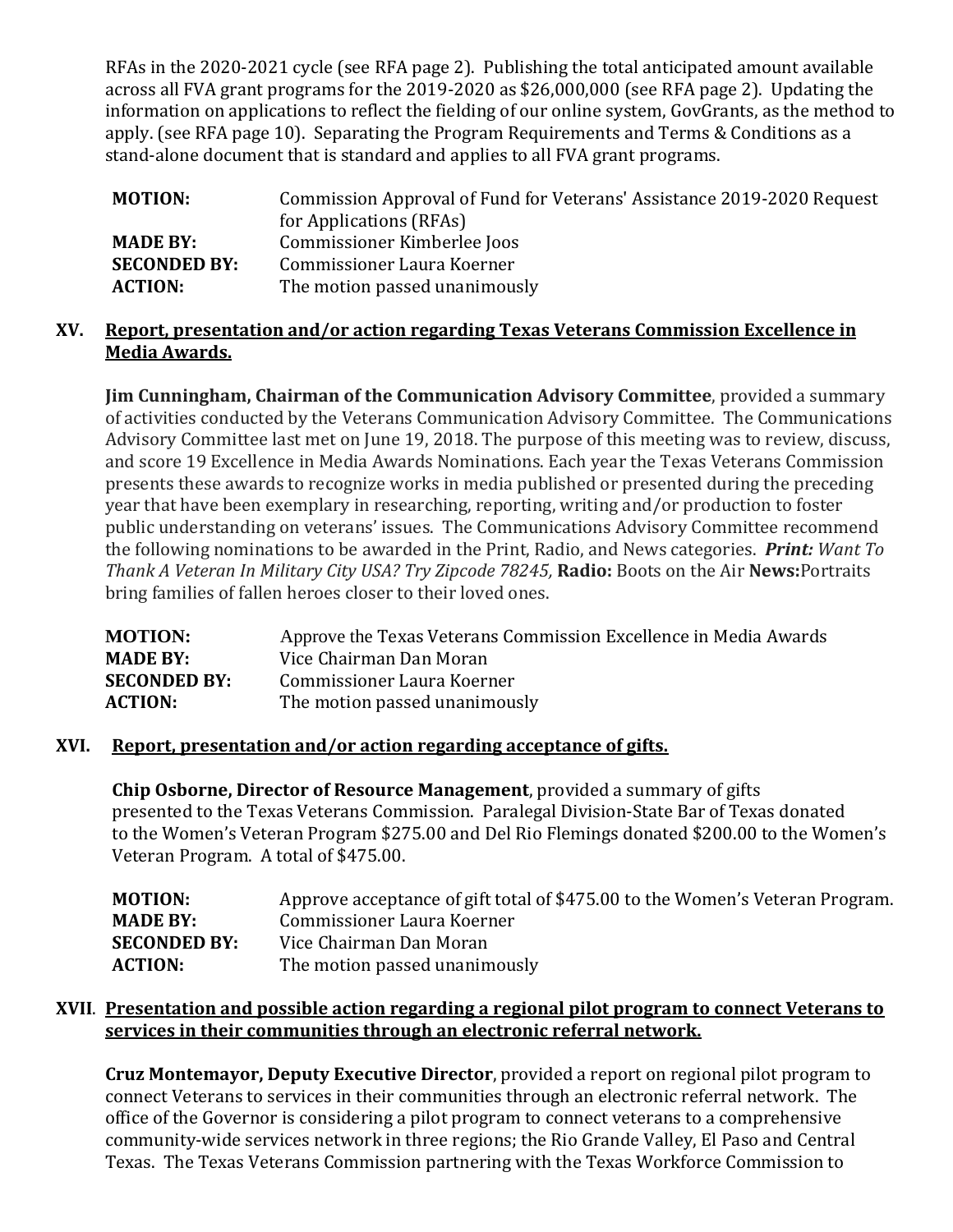implement initiative. Would not affect TVC legislature Authorization Request nor will it adversely affect Full Time Equivalent cap.

## **XVIII. Executive Director report.**

**Thomas Palladino, Executive Director**, provided a report on the agency's priorities and activities over the last quarter. Mr. Palladino noted all his meetings and events he has attended to include relationships with the Veterans Administration. The Sunset Advisory Commission approved the Sunset Staff report on the Texas Veterans Commission. TVC did not disagree with any of the Sunset Staff's recommendations and are in the process of implementing them. TVC executed the first annual Women Veterans Day at the Texas State Capitol. Met with the acting VA Secretary, Peter O'Rourke at the Dallas VA Hospital and discussed the TVC Healthcare Advocacy program. Claims Department has implemented a new paperless disability claims case management system using VetraSpec.

#### **XIX. Executive Session.**

None.

## **XX. Discussion and take possible action on the items considered in Executive Session.**

There were no items to take action on.

#### **XXI. Discussion to set date, time, and location of next Commission Meeting**

The Commission agreed for the 1st Quarterly Commission Meeting of FY19 be held on Thursday, November 15, 2018 at 9:00 a.m. at the Stephen F. Austin Building, room 170.

#### **XXII. Adjournment.**

Chairman Cantu asked each Commissioner for any closing remarks. Vice Chairman Scott addressed his retirement and appreciation of the Commissioners and TVC Staff. Each Commissioner extended their gratitude to Texas Veterans Commission staff for

all their support and hard work in serving our Texas Veterans. Chairman Cantu provided closing remarks as well.

| <b>MOTION:</b>      | Adjourn                        |
|---------------------|--------------------------------|
| <b>MADE BY:</b>     | Vice Chairman Dan Moran        |
| <b>SECONDED BY:</b> | Commissioner Laura Koerner     |
| <b>ACTION:</b>      | The motion passed unanimously. |

Chairman Cantu adjourned the meeting at 12:11 p.m.

Minutes Approved by:

 $\mathcal{D}$  (  $\cdot$  / \_\_\_\_\_\_\_\_\_\_\_\_\_\_\_\_\_\_\_\_\_\_\_\_\_\_\_\_\_\_\_\_\_\_\_\_\_\_\_\_\_\_\_\_\_\_\_\_\_\_\_\_\_\_\_\_\_ Eliseo "Al" Cantu, Jr., Chairman